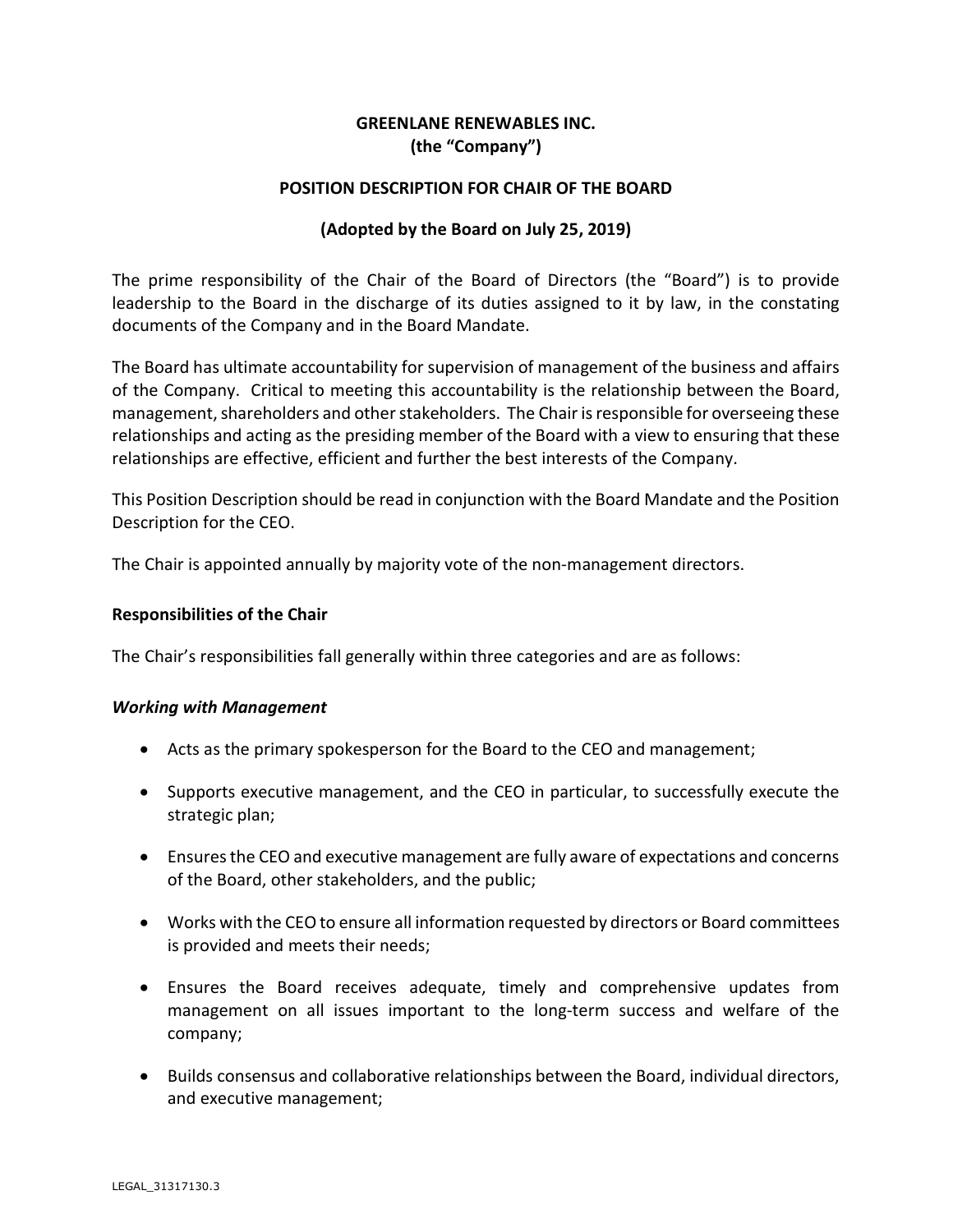- Provides informal performance feedback to the CEO, as well as an annual performance review based on the formal advice of the Human Resources and Compensation Committee;
- Ensures successful preparation and execution of CEO and executive management succession plans;
- Ensures a well-documented long term corporate strategy is in place, approved by the Board, and that the strategy is kept current;
- Works with management to develop regular periodic reporting on corporate results, operating plans, risk assessment, issue analysis and performance reporting both internally and externally, and in compliance with statutory requirements;

#### Working with Other Directors

- Ensures directors are alert to their obligations to the Company, shareholders, management and other stakeholders and pursuant to law;
- Takes steps to foster the Board's understanding of its responsibilities and boundaries with management;
- Establishes procedures for organizing and conducting the Board's work, including formation of committees, and assignment of responsibilities including committee chairmanship to individual directors;
- Works with committee chairs to ensure their committees function effectively and fulfill the expectations of the Board on the work delegated to them;
- Ensures that directors are fully informed of all material matters and strategic challenges in a timely fashion and with sufficient detail and analysis to make effective decisions;
- Calls meetings of the directors and, in consultation with the CEO, ensures that the agenda for such meetings covers appropriate strategic issues comprehensively and effectively and that appropriate information is distributed to the Board in a manageable form, sufficiently in advance of meetings;
- Chairs Board meetings and establishes procedures as necessary so that meetings of the Board are conducted in an efficient, effective and focussed manner;
- Ensures major Company initiatives have proper and timely Board understanding, consideration, oversight and approval and facilitates a full and candid discussion of all matters that come before the Board;